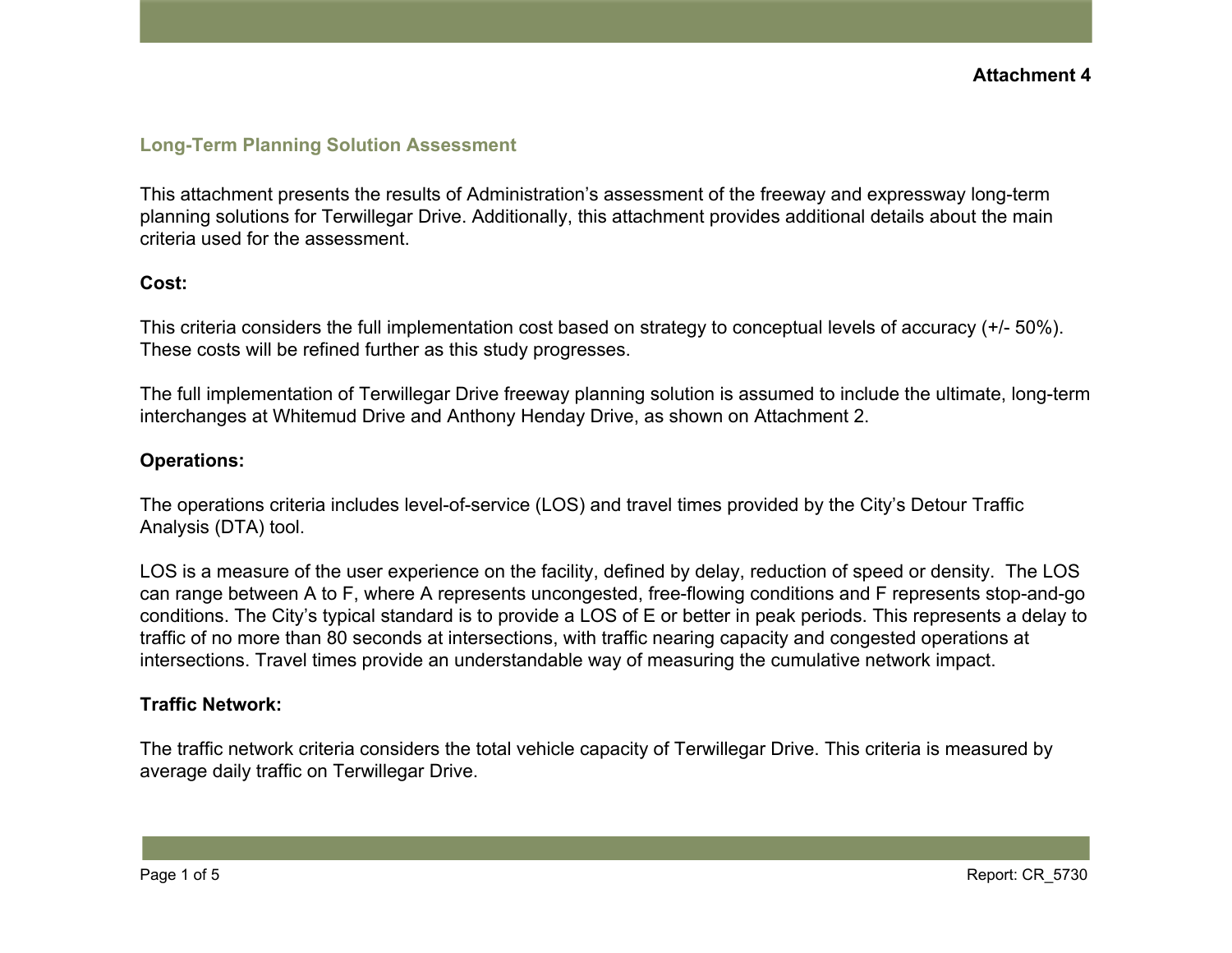#### **Transit:**

The transit criteria considers the potential for transit service that are technically feasibly along the corridor.

#### **Active Modes:**

This criteria considers opportunities to include facilities to accomodate pedestrians and/or cyclists in the Terwillegar Drive corridor.

#### **Community Impacts:**

This criteria considers relative impactsresulting from the construction and operation of Terwillegar Drive, including noise and aesthetics, as well as construction delays.

## **User Satisfaction:**

This metric considers the potential satisfaction of users of Terwillegar Drive, including movements of goods and services and commuters.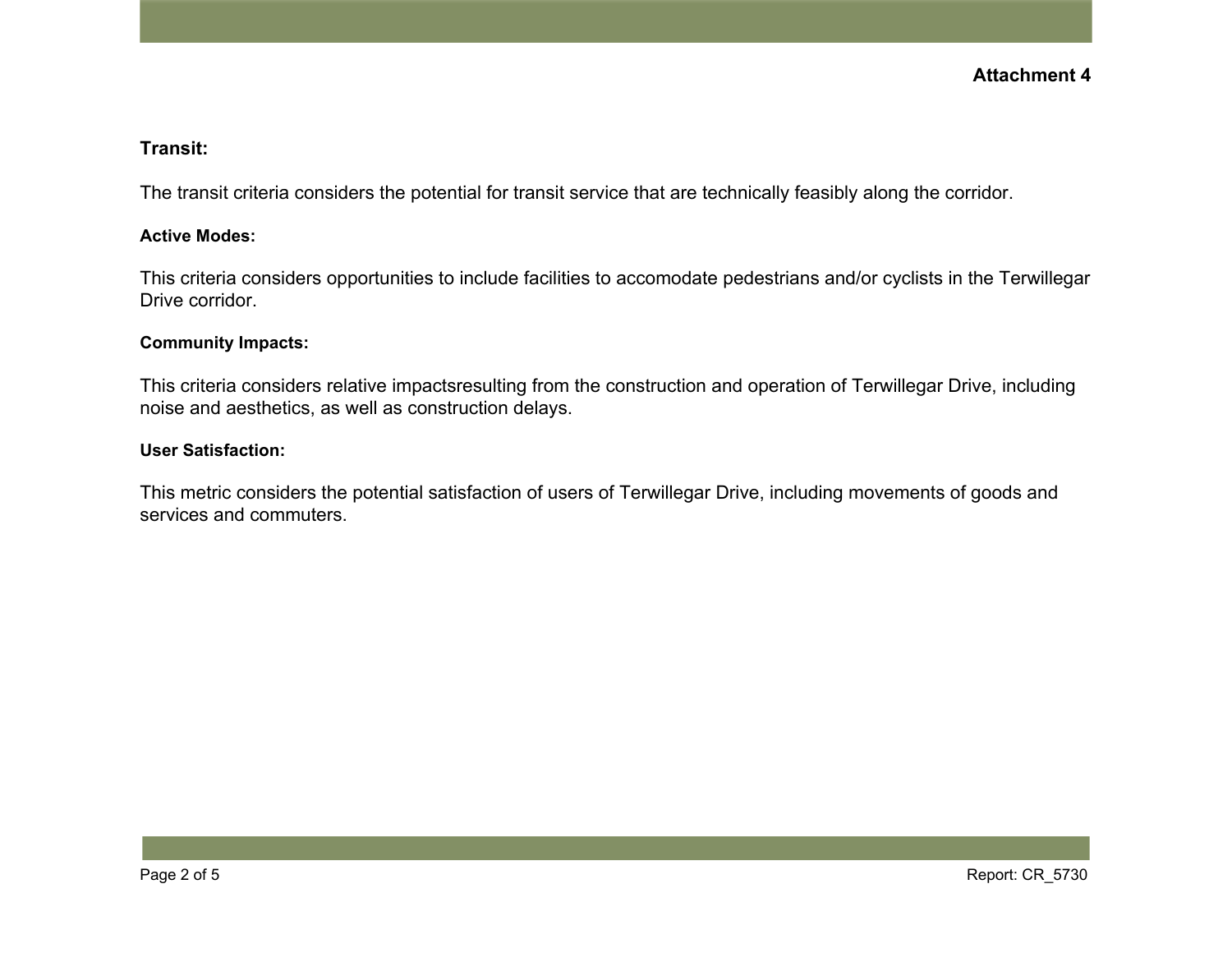| Total \$1.2 billion<br>Total \$300 million<br><b>Estimated Cost</b><br>Not assessed<br>\$560 million<br>Expressway from north<br>of Anthony Henday<br>40 Avenue interchange:<br>Drive to south of<br>\$110 million<br><b>Whitemud Drive</b><br>Whitemud Drive: \$100<br>interchange interim<br>million<br>improvements and<br><b>Whitemud Drive</b>                                                                                                                                                                                                                                              |
|--------------------------------------------------------------------------------------------------------------------------------------------------------------------------------------------------------------------------------------------------------------------------------------------------------------------------------------------------------------------------------------------------------------------------------------------------------------------------------------------------------------------------------------------------------------------------------------------------|
| Rainbow Valley bridge<br>interchange interim<br>widening: \$130 million<br>Improvements and<br><b>Anthony Henday Drive</b><br>Rainbow Valley bridge<br>Widening: \$140 million<br>interim interchange: \$60<br><b>Anthony Henday Drive</b><br>million<br><b>Rabbit Hill Road</b><br>interim interchange: \$60<br>million<br>interchange: \$85 million<br>23 Avenue interchange:<br>\$80 million<br><b>Haddow Drive</b><br>interchange: \$95 million<br>\$575 million<br><b>Ultimate Terwillegar Drive</b><br>/ Whitemud Drive<br>interchange: \$250 million<br><b>Ultimate Terwillegar Drive</b> |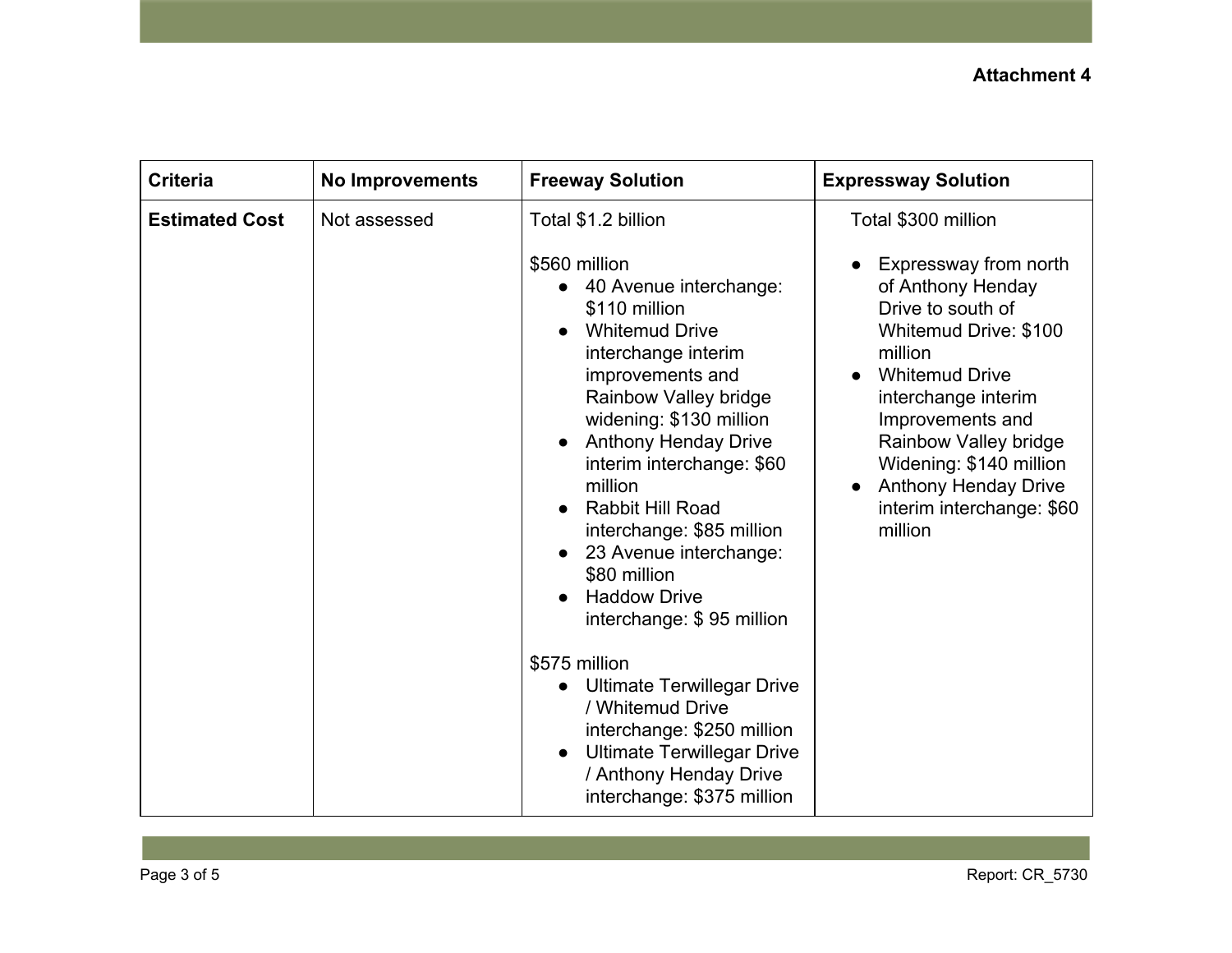| Level-of-Service<br>$AM = \text{Morning}$<br>Peak<br>$PM =$ Afternoon<br>Peak<br>$NB = North Bound$<br>SB = South Bound<br>A to C, D to C, etc<br>= range of level of<br>service thoughout<br>corridor | 2015 (AM NB): A to C<br>2015 (PM SB): A to B<br>2030 (AM NB): D to F<br>2030 (PM SB): D to F              | 2030 (AM NB): D to E<br>2030 (PM SB): C to E<br>2050 (AM NB): E to F<br>2050 (PM SB): D to E                          | 2030 (AM NB): A to C<br>2030 (PM SB): A to D<br>2050 (AM NB): D to F<br>2050 (PM SB): B to D                       |
|--------------------------------------------------------------------------------------------------------------------------------------------------------------------------------------------------------|-----------------------------------------------------------------------------------------------------------|-----------------------------------------------------------------------------------------------------------------------|--------------------------------------------------------------------------------------------------------------------|
| <b>Travel Times (</b><br>south of Anthony<br><b>Henday Drive to</b><br><b>Whitemud Drive).</b>                                                                                                         | <u> 2015:</u><br>8 mins (AM NB<br>7.5 mins (PM SB<br>2030:<br>12 mins (AM NB)<br><b>12.5 mins (PM SB)</b> | <u> 2030:</u><br>9 mins (AM NB)<br>$9.5$ mins (PM SB)<br>2050:<br><b>11.5 mins (AM NB)</b><br><b>6.5 mins (PM SB)</b> | 2030:<br>8 mins (AM NB)<br><b>8.5 mins (PM SB)</b><br>2050:<br><b>14.5 mins (AM NB)</b><br><b>8.5 mins (PM SB)</b> |
| <b>Network Impacts</b><br>Vehicles per day<br>(vpd)                                                                                                                                                    | 2015: 20-40,000<br>2030: 30-55,000                                                                        | 2030: 30-70,000<br>2050: 60-95,000                                                                                    | 2030: 40-75,000<br>2050: 50-85,000                                                                                 |